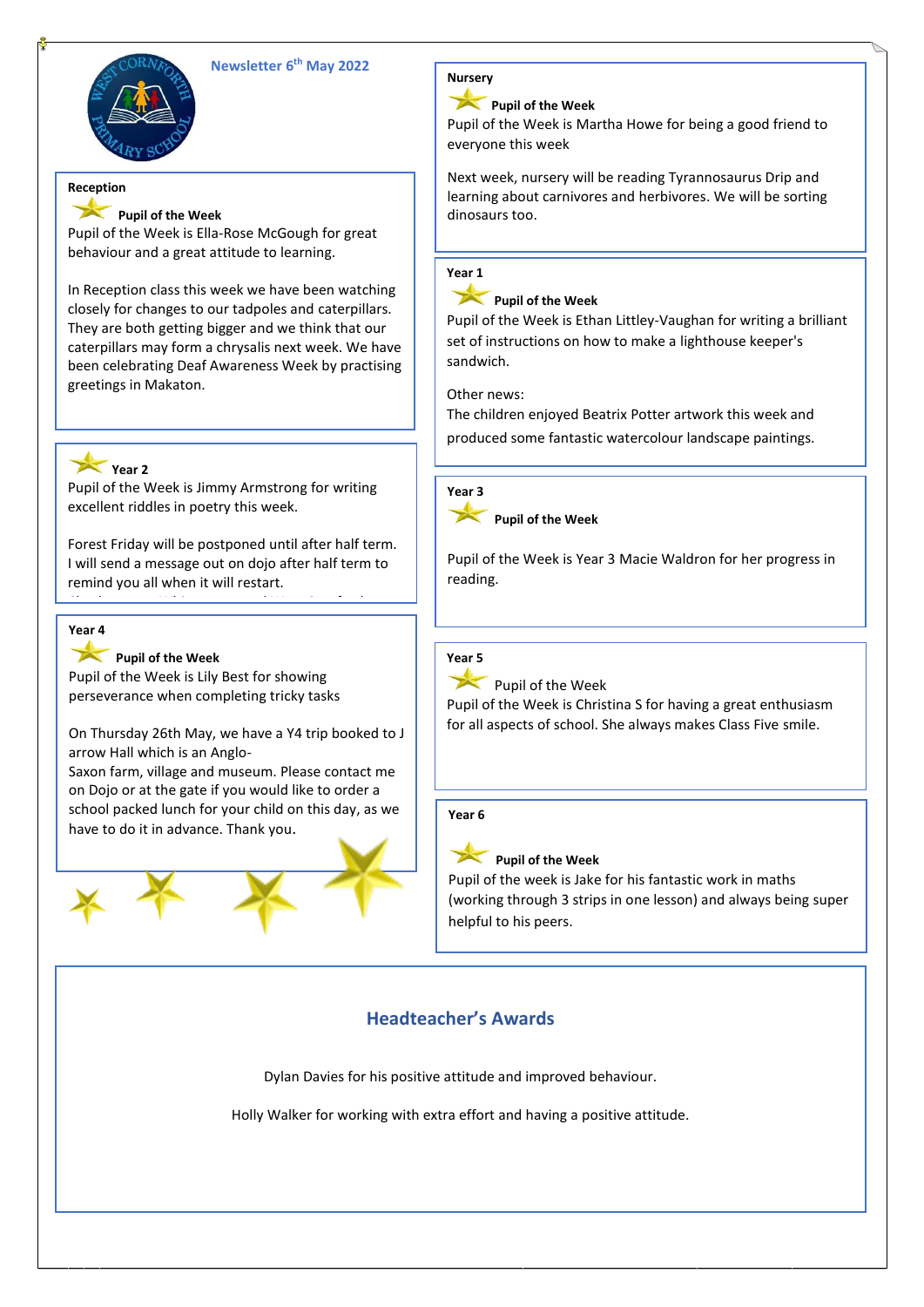

# **WEST CORNFORTH PACT DATES 2022**

1 st June 13<sup>th</sup> July 10<sup>th</sup> August 7<sup>th</sup> September 5<sup>th</sup> October 2<sup>nd</sup> November 1 st December

All residents welcome 5PM at Cornforth Partnership, West Cornforth.



Team Solan Connor Fawcett Family Cancer Trust and West Cornforth Primary are establishing a community partnership. Our first event will be a pop-up charity shop held in the school hall.

The charity shop will be open **June 10th 2022 at 9:30am**. Year six will manage and organise the shop.

# **Cornforth Parish Council News ANNUAL PARISH MEETING** Cornforth Community Centre Main Hall Friday 13th May 2022.

The meeting will commence at 6.00pm.

**Purpose of the Annual Parish Meeting**

The meeting acts as an annual democratic point of communication enabling the Parish Council to explain what it has been doing over the last year and providing an opportunity for the electors to have their say on anything they consider is important to the people of the Parish.

### **Who can attend the meeting?**

The Annual Parish Meeting is a meeting of all the local government electors for the Parish, which the public are entitled to attend and participate in.

### **Will I be able to ask questions and make suggestions?**

Yes, any registered elector may ask questions of the Council, which will usually be answered by the Chairperson, the Clerk to the Council, or a designated Councillor.

An elector may also make suggestions and comment on anything relevant to the residents of Cornforth.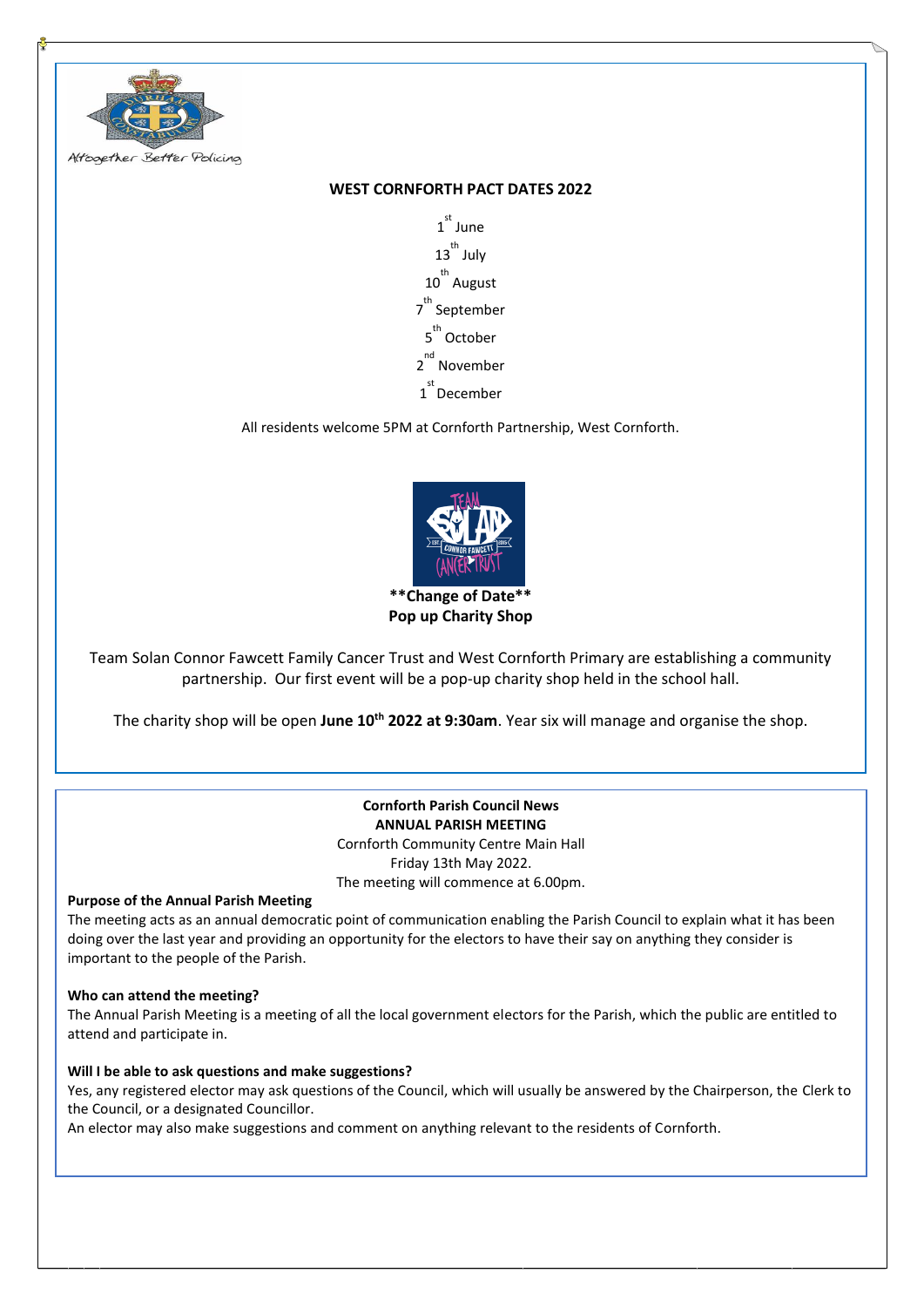# Mr Gough's **Music Maestros**

**Year 1** Jacob Knowles Phoebe Barker

**Year 3** Jack Austin Cooper Spearman

**Year 4** Jessica Watson Lily Best

## **Cornforth Parish Council News**

# **HM The Queen's Platinum Jubilee Celebrations June 2022 ALL FREE SUNDAY 5th JUNE 2022 10.00am - 3.00pm.**

To celebrate this unprecedented anniversary, Cornforth Parish Council supported by the Cornforth Partnership are hosting a family fun day in the playing field at the rear of Cornforth Community Centre. The police and fire brigade are attending with a range of inflatables, face painting, birds of prey, the wasteland warriors, and much more.

Help us to take part in Her Majesty the Queen's Platinum Jubilee celebrations, marking 70 years in this day of fun filled activities.

### **Mr. Whitelock's Sports Superstars**

Reception Emily Taylor & Skye McGinty Year 1: Mason Fawcett & Lucas Midgley Year 2: Jimmy Armstrong & Louisa King Year 3: Thomas Wilkinson & Aaleyah Clarke Year 4: Kayden Johnson & Luke Forster Year 5: Nathan Lynn & Alexander Owens Year 6: Leo Roberts & Dylan Davies



## **Help your family be safer and savvier online**

With the Easter holidays fast approaching, Be Internet Legends have designed activities to entertain and engage families and **reinforce the online safety learning we deliver in school.** You can access their Legendary Parent Hub by using this link:

[https://www.parents.parentzone.org.uk/legend](https://www.parents.parentzone.org.uk/legendaryparent) [aryparent](https://www.parents.parentzone.org.uk/legendaryparent)



A calendar of sporting fixtures can be found below.

### **Tips to ensure success**

**SATs start on Monday 9th May**

- Go to bed early and get a good night's sleep.
- Eat a hearty breakfast.
- Arrive to school on time. Don't be late!
- Try your best; do not give up.
- Bring a piece of fruit for playtime.

As mentioned in the SATs parents meeting last month, the dates for SATs are:

- Spelling, punctuation and grammar (paper 1: Grammar/ Punctuation/ Spelling) Monday 9<sup>th</sup> May
- Spelling, punctuation and grammar (paper 2: Spelling test) Monday 9<sup>th</sup> May
- Reading Tuesday  $10^{th}$  May
- Maths (paper 1: Arithmetic) Wednesday  $11<sup>th</sup>$  May
- Maths (paper 2: Reasoning) Wednesday  $11<sup>th</sup>$  May
- Maths (paper 3: Reasoning) Thursday  $12<sup>th</sup>$  May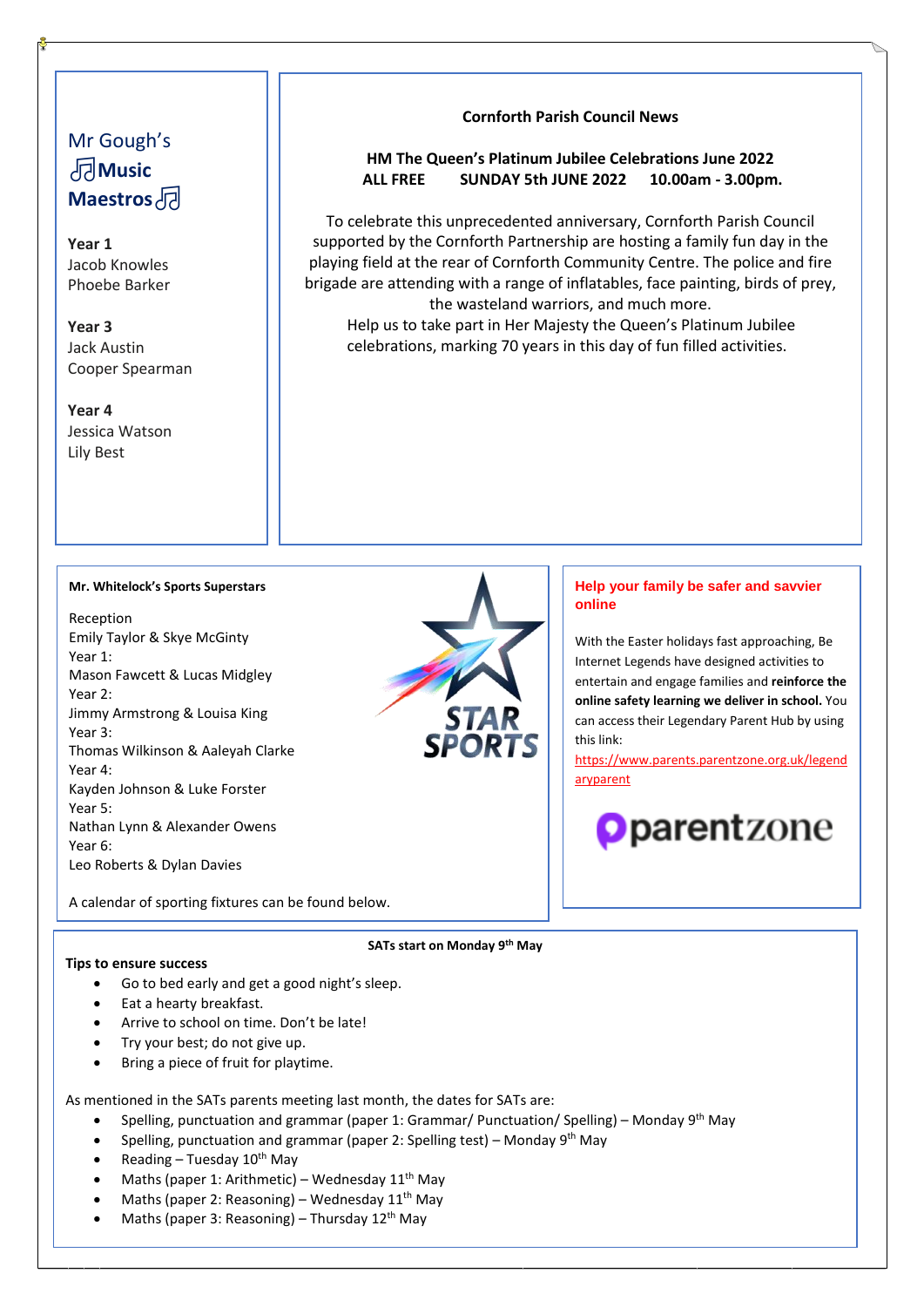

**Mrs Brown has signed us up to participate in the National Theatre's Story Seekers adventure; an oracy and creative literacy project.**

Year 2 and Year 6 will be involved with the project; they will work collaboratively to produce a story both on paper and film. The children will work with professional storytellers, as well as Mr Gough.



papertraildesign com